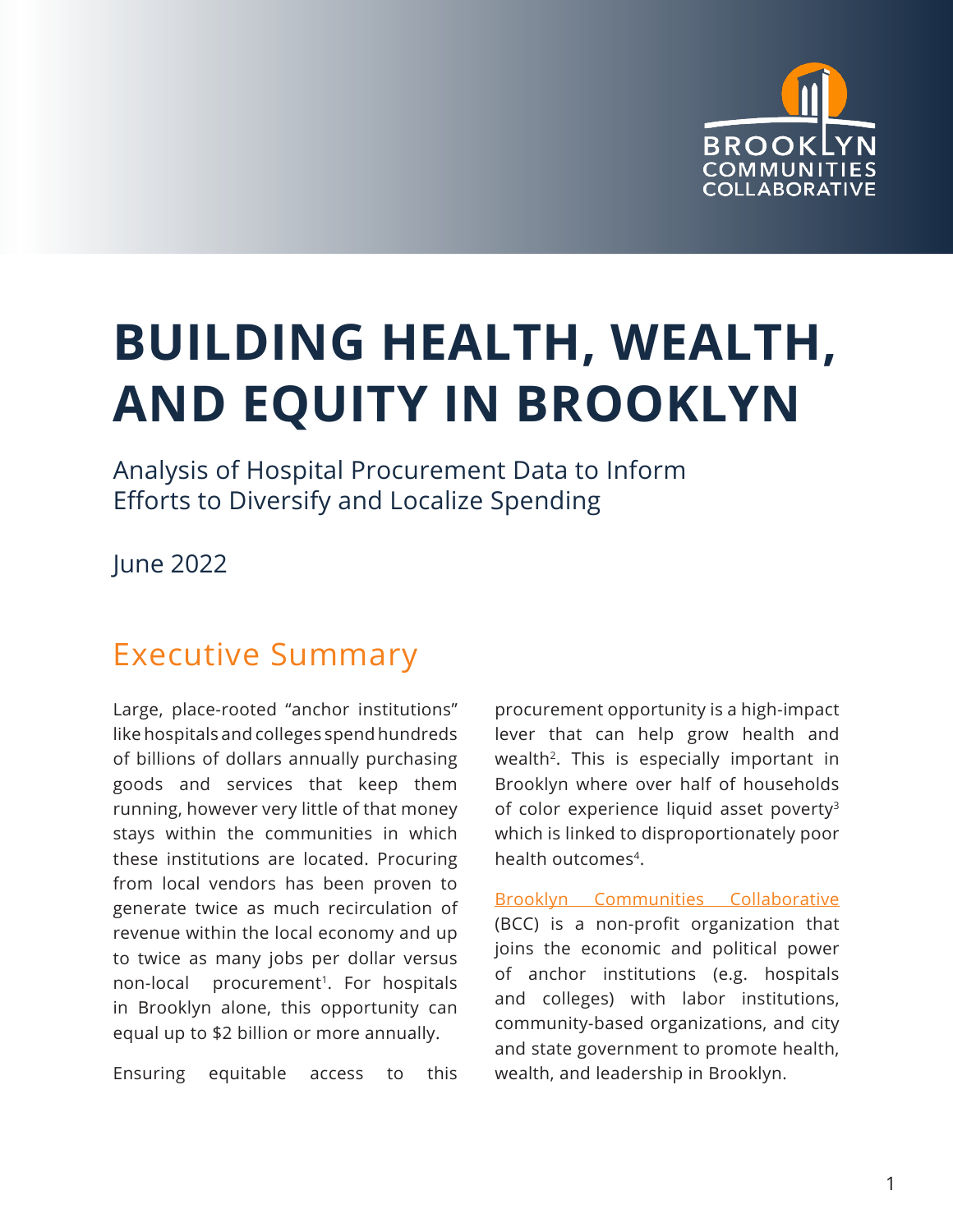To advance efforts to localize and diversify hospital spending, BCC worked with two safety-net hospitals, Maimonides Health and One Brooklyn Health (OBH), to assess various avenues to stimulate equitable procurement with a focus on opportunities for increased sourcing from local minority- and women-owned businesses and enterprises (MWBEs)<sup>a</sup>.

This research included analysis of internal procurement data from Maimonides Medical Center and OBH's three affiliate partner hospitals, discussions with hospital procurement leadership to identify key considerations and nearterm needs, and engagement with local businesses, business support organizations, and community leaders to generate three main findings:

1. **Only one percent of annual nonclinical spending goes to MWBEs, and even less goes to local MWBEs.** Stakeholders were committed to shifting more procurement to MWBEs, however dedicated efforts will be needed to overcome the barriers to make this a reality.

2. **Building maintenance, selected professional services, construction, IT, and food services are potential priority sectors.**

3. **Achieving 10 percent of non-clinical procurement from local MWBEs by 2030 is possible**, and would generate \$35-40M more to MWBEs per year from these hospitals alone.

a BCC takes a broader lens to its equitable procurement work by moving spending not only to certified MWBEs, but also to other people of color- and women-owned local businesses and mission-aligned businesses (e.g., worker-owned enterprises). Likewise, BCC acknowledges the risks in engaging MWBEs given a history of certification fraud, and manages those risks in its activities (e.g., by conducting due diligence with community partners before recommending vendors). As MWBEs are currently the best-tracked form of mission-aligned business and likely make up the bulk of mission-aligned procurement by anchor partners, this report focuses on MWBE procurement data.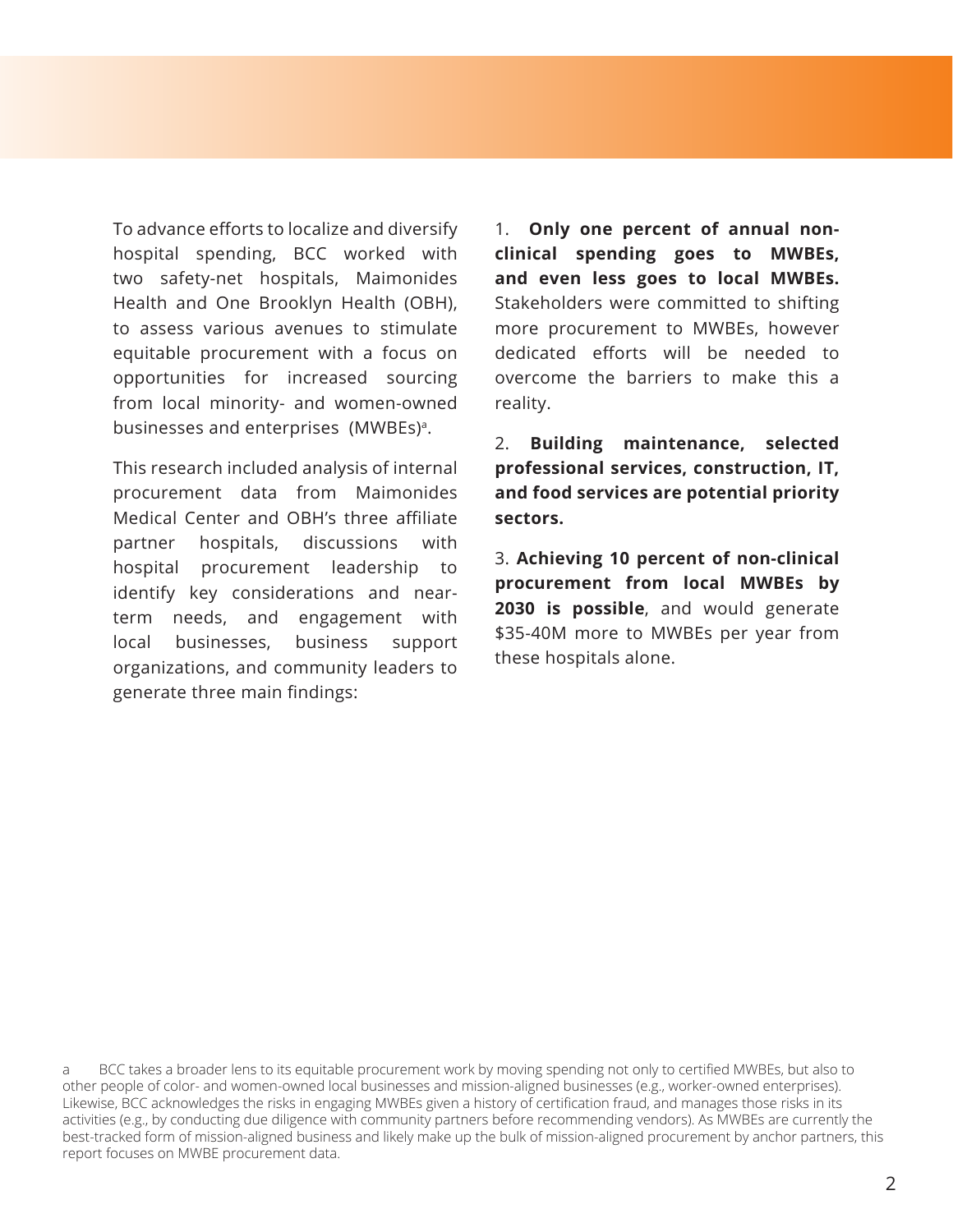# Analysis and Findings

Maimonides Health is Brooklyn's largest healthcare system, employing 7,000 individuals and serving over 250,000 patients each year through the system's 3 hospitals, 1,800 physicians and more than 80 community-based practices and outpatient centers. One Brooklyn Health (OBH) has 7,300 employees and is composed of three hospitals and their affiliated facilities: Interfaith Medical Center, Brookdale Hospital Medical

Center, and Kingsbrook Jewish Medical Center.

We analyzed relevant procurement data from Maimonides and OBH from 2021 and 2022, representing \$655 million in spending. We identified opportunities in both Tier 1 contracts, which refer to the vendors that provide direct goods and services to a hospital, and Tier 2 contracts, which refer to vendors supplying the Tier 1 contractor.

*Only one percent of hospital anchor partners' annual non-clinical spending goes to MWBEs, and even less specifically to local MWBEs*

There is substantial opportunity to increase hospitals' procurement from local MWBEs.

The data suggests that less than one percent of annual procurement goes to certified MWBEs, and only a fraction of that goes to local MWBEs Figure  $1$ <sup>b</sup>. This figure trails the 2.25 percent average of surveyed hospitals in the Healthcare Anchor Network that submitted data in FY2020, which engages more than 70 health systems around the US.



Annualized MWBE spending

b Data in this document come from two major safety-net hospital systems covering in Brooklyn, covering four large hospitals total. Data are for calendar year 2021. We manually aligned spending categories due to different naming conventions. Data may exclude some spending (e.g., certain subsets of department-specific, non-Group Purchasing Organization spending); we will update our analysis as we access new data.

**MWBE** 

 $5.4$ 

Annualized procurement spending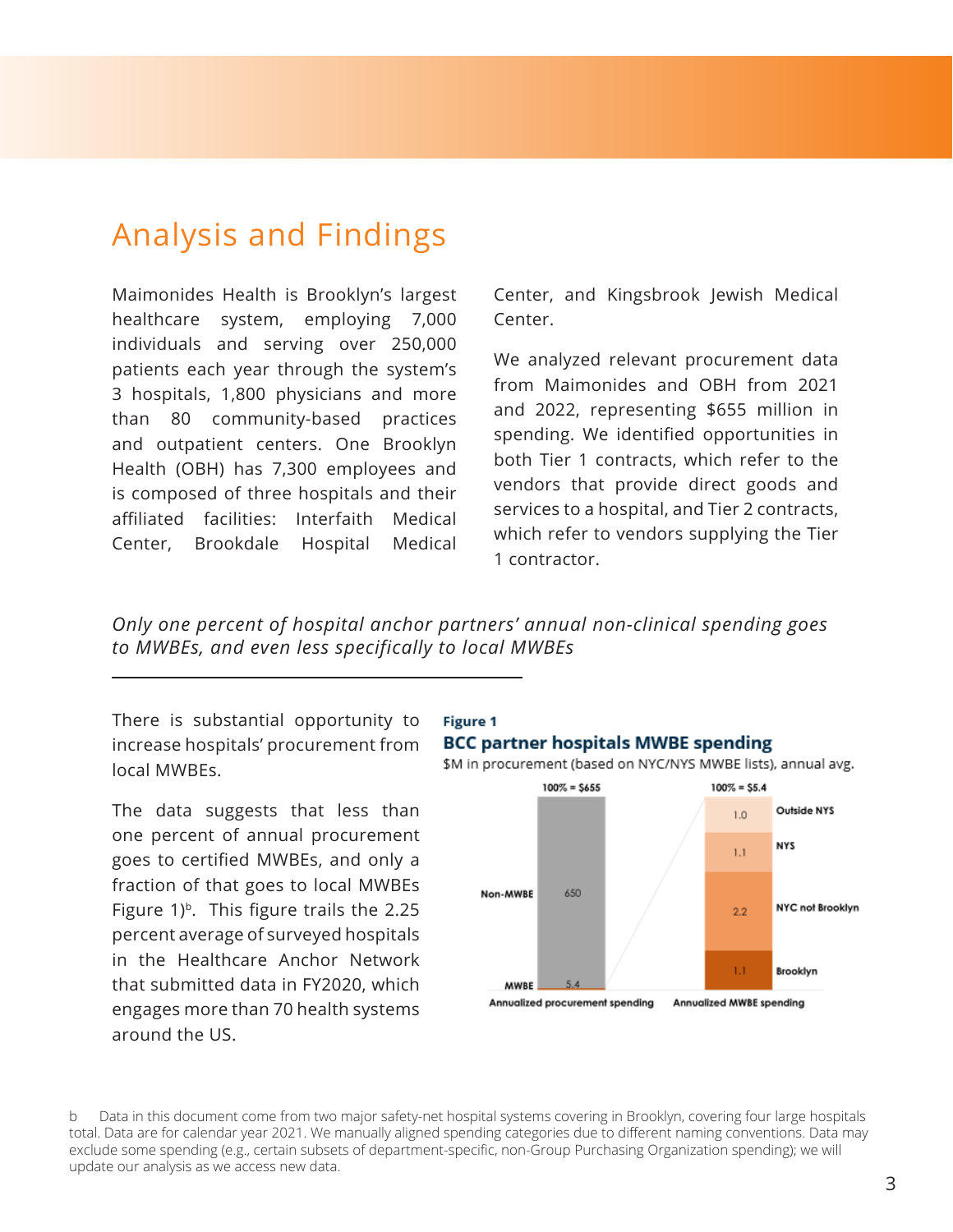<span id="page-3-0"></span>Black- and Hispanic-owned enterprises are especially unrepresented in hospital procurement (Figure 2), making up only 20 percent of hospitals' MWBE procurement and a mere 0.2 percent of overall procurement.

In looking at non-clinical procurement, which some hospital procurement leads suggested may be the more realistic focus in the near term, the percentage is slightly higher: 1.2 percent of business goes to MWBEs overall<sup>c</sup>.

When it comes to local procurement, over 85 percent of medical supply purchases are from vendors out of state; overall, out-of-state vendors make up nearly 65 percent of spending in the data.

Recent research conducted by BCC's partners at the City University of New York and MIT's Community Innovators Lab suggests – and our ongoing engagement with anchors and business service organizations confirms – that there is appetite among anchor institutions to shift procurement. However, both the anchors and potential vendors face challenges. Procurement leads, for example, worry that MWBEs are often more expensive, and their bids cannot compete with larger firms<sup>[5](#page-9-0)</sup>. MWBEs find hospitals complex to navigate and struggle to

#### **Figure 2 Black & Hispanic firms have limited access**

Procurement from MWBEs (\$M/year), by race of owner



Note: Race of owner is available only in the NYC MWBE list, not the NYS list. This leaves -\$1.2M/year in MWBE spending for which the race of the business owner is unknown.

manage anchors' long and often delayed payment timelines. We know that change is possible. Recent spending under the New York State-funded [Vital Brooklyn](https://www.ny.gov/programs/vital-brooklyn-initiative) community development effort shows great promise. Procurement in this effort, managed by OBH, reached 20 percent spending on MWBEs out of \$150 million. The vast majority of this spend was on construction-related activities, but even their procurement for other needs (e.g. security, IT equipment, and cleaning and moving services) also reached five percent of spending on MWBEs – many times the current share for ongoing procurement.

c Note that these data may understate MWBE procurement for a few reasons. Many Brooklyn hospitals do not yet track MWBE procurement formally, so we cross-referenced hospitals' vendor lists with New York State's and New York City's certified MWBE lists. Similarly, there are many people of color- and women-owned firms that are not certified MWBEs.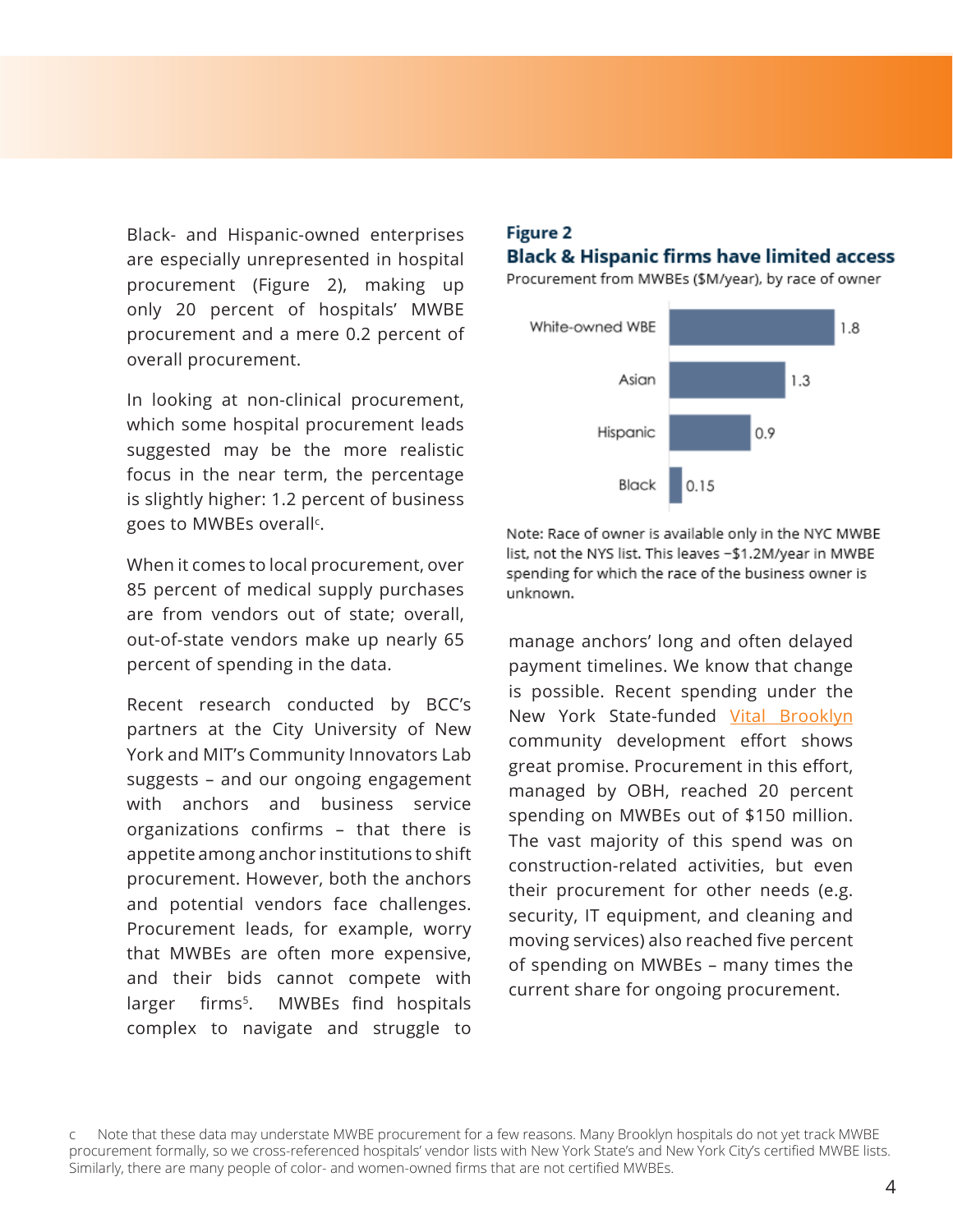*Building maintenance, selected professional services, furniture, construction, IT, and food are potential priority sectors*

Our analysis found that the greatest near-term opportunity for hospitals to increase MWBE procurement may lie in prioritizing categories with many midsize contracts – those in the range of ~\$50-200 thousand per year – and with evidence of at least some MWBE penetration to date.

While data reveal that the three major areas of spending in raw absolute dollars are in professional services, medical supplies, and staffing, it is very difficult to penetrate those markets. Most medical supplies are for capital-intensive products sourced from a few large vendors which benefit from economies of scale. Staffing contracts are highly concentrated in a few large contracts (see Figure 3).

# **Figure 3**

\$M

# The largest sectors are not necessarily the right initial focal sectors for BCC

Orange bars = possible near-term Tier 1 focal sectors



Total number of midsize contracts

Midsize = \$50-200k

Annualized MWBE spending by category





\* Excludes a white-owned WBE whose leadership now appears to be male.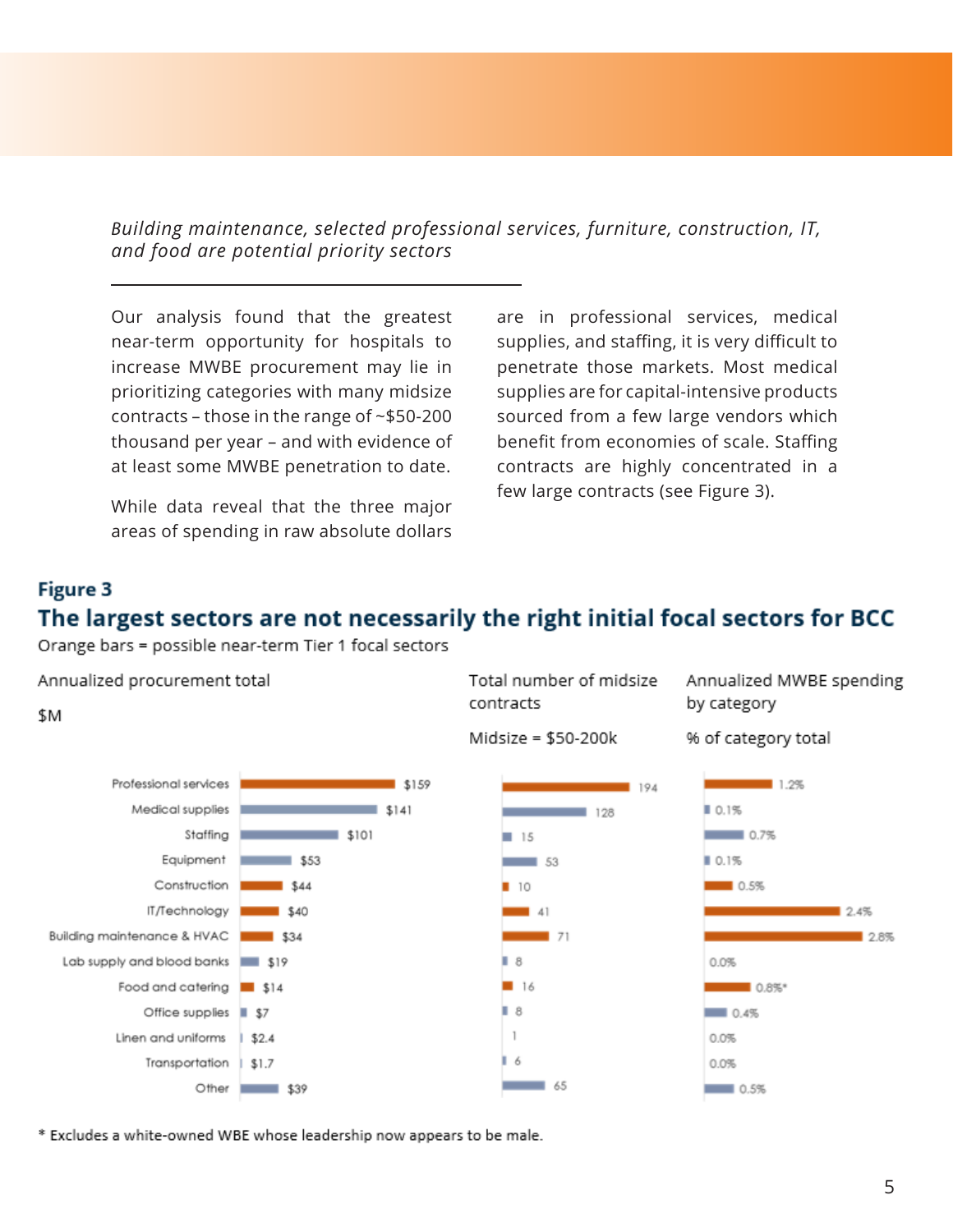<span id="page-5-0"></span>Smaller businesses, especially Black- and Hispanic-owned businesses, do not have the kind of external financing and track record needed to compete with large firm[s6](#page-9-0).

As a result, while the equity imperatives to advance supplier diversity in medical supplies, staffing, and equipment are strong, it will take time to make meaningful change. Even as BCC pursues creative approaches to expanding procurement opportunities for MWBEs, we believe there are other criteria that could point us to more promising near-term successes.

In particular, as Figure 3 shows, selected professional services (e.g. advertising), building maintenance, and IT all have a substantial number of midsize contracts as well as some degree of existing MWBE penetration relative to other sectors. Construction and food are two other sectors that may provide opportunities for change, especially given the success of the Vital Brooklyn experience with construction.

Furniture is another sector that procurement leads identified as a priority. Data analysis is ongoing, but BCC's strategic partnership with the Mondragon Federation provides a unique opportunity to localize furniture spending.

In summary, sectors with significant spending overall, midsize contracts, and existing MWBE presence are good places to begin.

Conversations with local business support organizations and initial landscape research by BCC confirm these categories have a supply of local MWBEs. Food and building maintenance in particular may have lower barriers to entry and thus are especially attractive as early priority sectors. By focusing on these categories first, we can generate early impact, learn to navigate the complexities of MWBEhospital procurement matchmaking, and build momentum for larger shifts in procurement.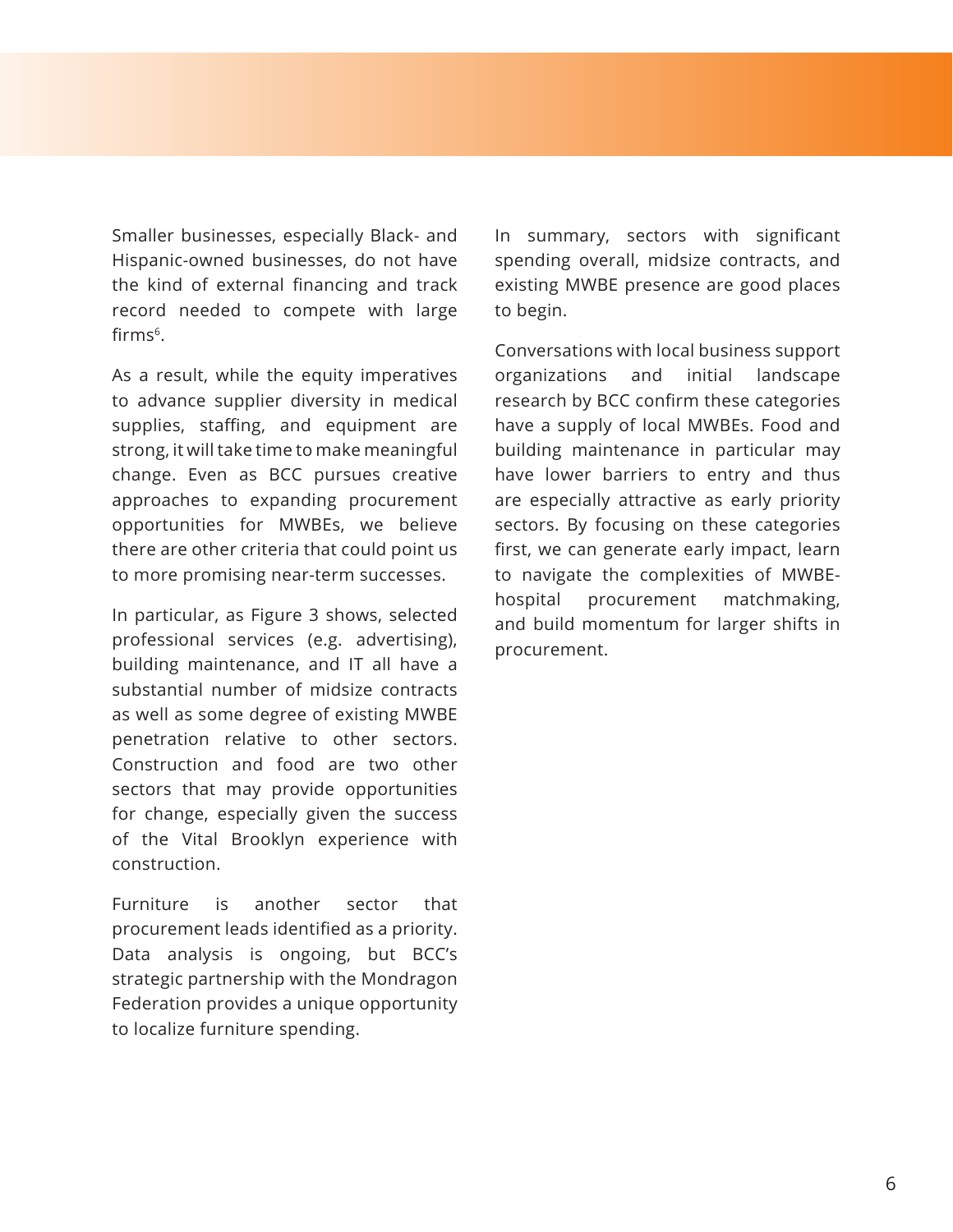<span id="page-6-0"></span>The table below summarizes these findings and possible implications for our strategy by sector.

# **Figure 4** Possible sectoral priorities for BCC's equitable procurement work

| Category                    | <b>Primary Tier 1 focuses</b>                                                                                                                                                             | <b>Additional Tier 1 focuses</b>                                                                                                                                                         | <b>Possible Tier 2 focuses</b>                                                                                                                                         |
|-----------------------------|-------------------------------------------------------------------------------------------------------------------------------------------------------------------------------------------|------------------------------------------------------------------------------------------------------------------------------------------------------------------------------------------|------------------------------------------------------------------------------------------------------------------------------------------------------------------------|
| Possible sectors            | • Professional services<br>(e.g., advertising)<br>• Building<br>maintenance<br>$\bullet$ IT services                                                                                      | • Construction<br>• Food and catering<br>• To explore: Furniture                                                                                                                         | • Medical supplies<br>• Medical equipment                                                                                                                              |
| <b>Explanation</b>          | Has evidence of<br>MWBE penetration.<br>May have large<br>subfields with limited<br>barriers to entry, and<br>in which contracts can<br>move to MWBEs with<br>fewer logistical<br>hurdles | Emerged as possible<br>needs in other recent<br>research and may be<br>worth exploring further,<br>though smaller in overall<br>procurement and/or may<br>have more barriers to<br>entry | Major procurement categories<br>that may be difficult to address<br>directly; large vendors may<br>have Tier 2 opportunities (e.g.,<br>via supplier diversity efforts) |
| Additional<br>opportunities | Identify real-time procurement opportunities in<br>other sectors with hospital leads, even as BCC<br>builds more formal and coordinated efforts in<br>these sectors                       |                                                                                                                                                                                          | Help procurement leads expand<br>supplier diversity in large<br>contracts and Group Purchasing<br>agreements                                                           |

Finally, there is opportunity to engage strategically in categories like medical supplies and equipment by diversifying Tier II contracts and renegotiating contracts with Group Purchasing Organizations (GPO) (e.g., Premier) to ensure more focus on supplier diversity. A GPO is an entity that helps hospitals

realize savings and efficiencies by aggregating purchasing volume and using that leverage to negotiate with vendors<sup>[7](#page-9-0)</sup>. GPOs present a high-leverage vehicle for advancing supplier diversity at several hospitals simultaneously.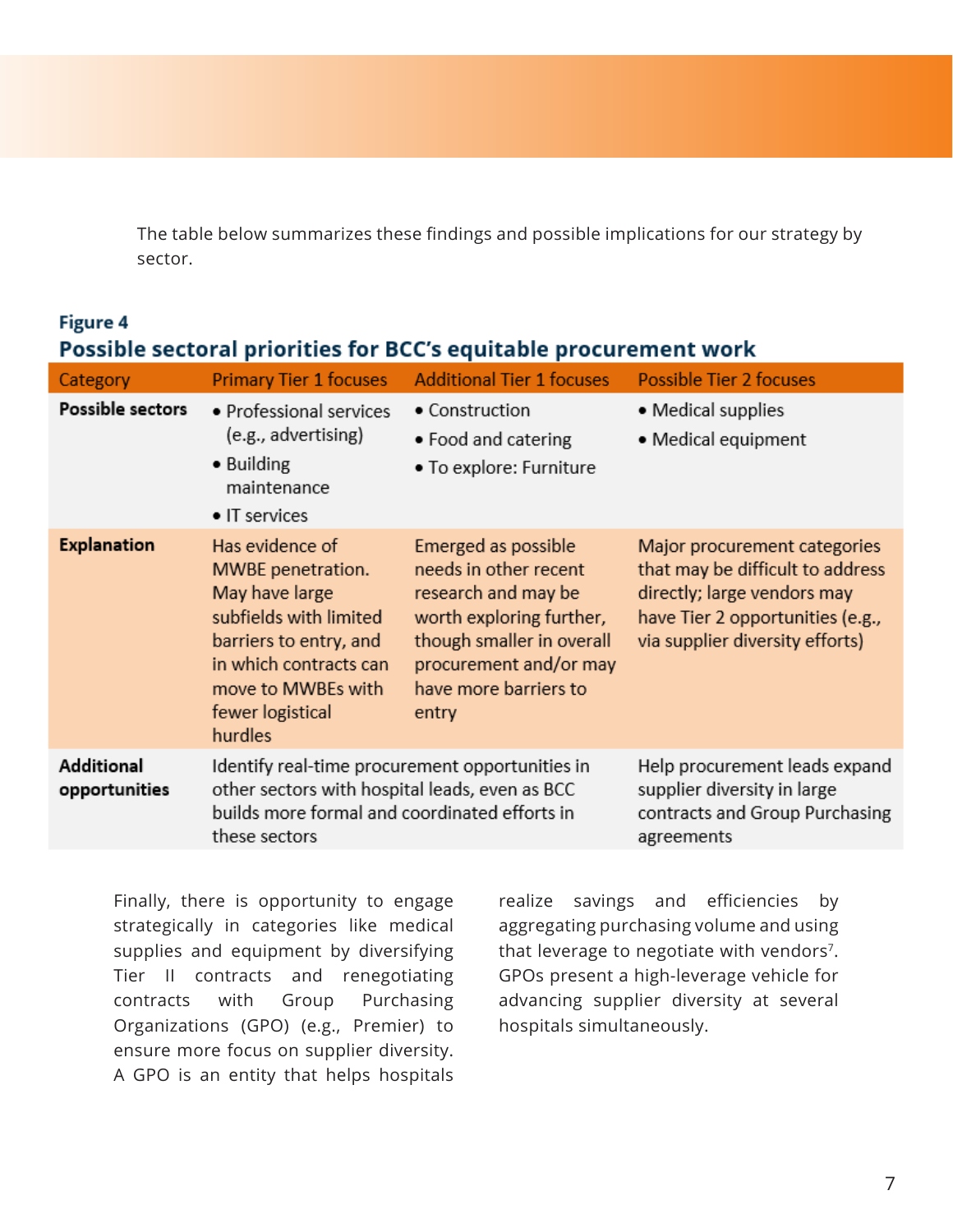*Achieving 10 percent of non-clinical procurement from local MWBEs by 2030 is possible* 

The moment is ripe for Maimonides and OBH, in partnership with BCC, to achieve this ambitious goal. Procurement leaders are elevating supplier diversity as a priority and asking BCC for help finding

Next Steps

Meeting the goal of 10% MWBE spending by 2030 has enormous implications: a ten-fold increase in non-clinical spending with Brooklyn-based MWBEs represents \$35-40 million per year in new revenue for these businesses just from current anchor partners. Achieving this goal will not only provide crucial opportunity for MWBEs and a more resilient local supply chain for anchors, but also will advance progress toward a wealthier, healthier, and more equitable Brooklyn.

BCC is well positioned to capitalize on the commitment for change and work with Maimonides and OBH to meet this MWBE target given its partnerships with the local small business ecosystem and key community groups in the borough. BCC will focus on three activities, in tandem with hospital procurement leads, local businesses, and business support organizations:

and developing vendors. Furthermore, the COVID-19 pandemic has accelerated demand for localized supply chains<sup>8</sup>.

## **1. Match local MWBEs with local procurement opportunities.**

As we advance intensive efforts in the sectors identified above, we are working to shift procurement as needs arise at our anchor partners. With the help of local business support organizations and through direct engagement with small businesses from curated lists (e.g., [Black-](https://www.blackownedbrooklyn.com/)[Owned Brooklyn](https://www.blackownedbrooklyn.com/) and [ByBlack](https://usblackchambers.org/certification/)), BCC is developing a directory of local MWBEs and helping to facilitate new contracts. Building processes and relationships between hospital partners and local MWBE vendors will result in a more formal pipeline and increased number of contracts over time.

## **2. Help anchors strengthen their supplier diversity policies and practices.**

BCC will use the momentum from small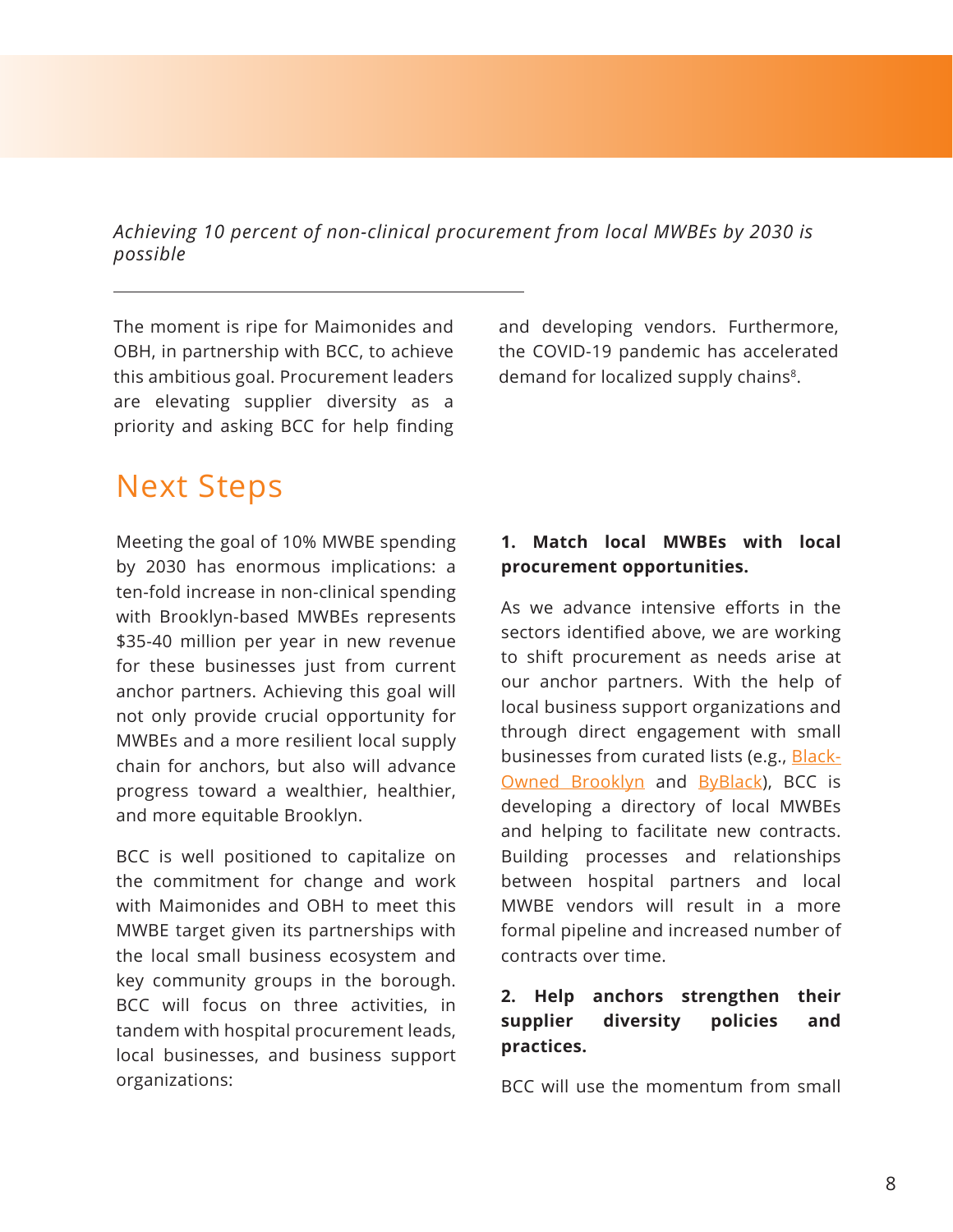procurement contracts while continuing to learn from successful models (e.g., Cleveland's Greater University Circle Initiative) to achieve spending goals and to advance supplier diversity in Tier 2 and GPO contracts.

BCC will support hospitals to negotiate with GPOs and Tier 1 contractors to source a share of procurement from MWBE Tier 2 vendors to indirectly bring more diverse vendors into the supply chain. This will help anchor partners advance progress for large sectors like medical supplies and equipment. BCC will also work with hospital partners to implement systems to track MWBE procurement to make it easier to measure progress over time.

## **3. Support local entrepreneurs in succeeding with anchor procurement.**

BCC will help MWBEs succeed in anchor procurement, via connections to business service organizations and technical assistance providers. Through a grant from the Kauffman Foundation, BCC is developing a guide to anchor procurement for local entrepreneurs.

BCC will also work with existing small business support organizations to expand financing tools for MWBEs (e.g., bridge loans to weather long payment timelines), create MWBE cohorts for intensive technical assistance, and explore

opportunities to convert established businesses to employee ownership for increased business sustainability and impact on the wealth gap.

BCC is actively building relationships with additional local hospital anchors and business partners to expand the reach of our efforts, and to achieve our goal of a strengthened, local, and diverse supply chain to build health, wealth, and equity in Brooklyn.